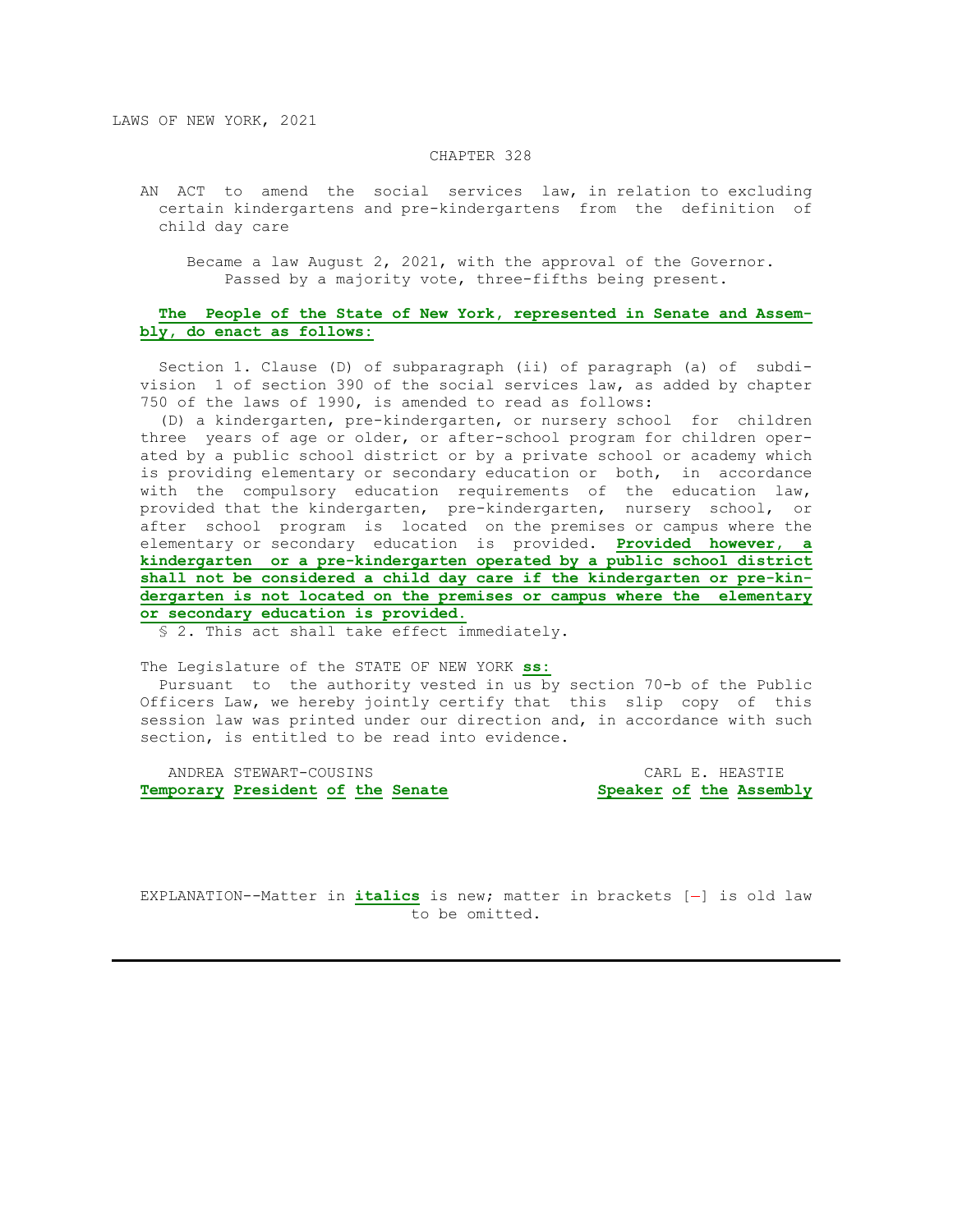# **NEW YORK STATE ASSEMBLY MEMORANDUM IN SUPPORT OF LEGISLATION submitted in accordance with Assembly Rule III, Sec 1(f)**

**BILL NUMBER:** A7176A

**SPONSOR:** Jean-Pierre

## **TITLE OF BILL**:

An act to amend the social services law, in relation to excluding certain kindergartens and pre-kindergartens from the definition of child day care

#### **PURPOSE OR GENERAL IDEA OF BILL**:

To allow public school districts to provide full-day child day care services in any building owned and operated by such school district or private school without needing to obtain licensure under the provisions of the social services law.

### **SUMMARY OF PROVISIONS**:

Section 1 of this bill would change the definition of what does not constitute to a child care to clarify that a kindergarten or pre-kindergarten operated by a public school district is not considered a child day care if the kindergarten or pre-kindergarten is not located on the premises or campus where the elementary or secondary school is provided.

# **JUSTIFICATION**:

Under current law, public school districts and currently licensed through the New York State Department of Education must also obtain licensure through the New York State Office of Children and Family Services (OCFS) if such school district operates such a child day care program for more than three hours per day/15 hours per week in a building without compulsory education also taking If passed and enacted into law, this legislation will better-streamline the processes allowing for public school districts to operate full-day kindergarten and pre-kindergarten programs without the need to be licensed through the New York State Office of Children and Family Services (OCFS).

#### **PRIOR LEGISLATIVE HISTORY**:

New bill.

#### **FISCAL IMPLICATIONS FOR STATE AND LOCAL GOVERNMENTS**:

None.